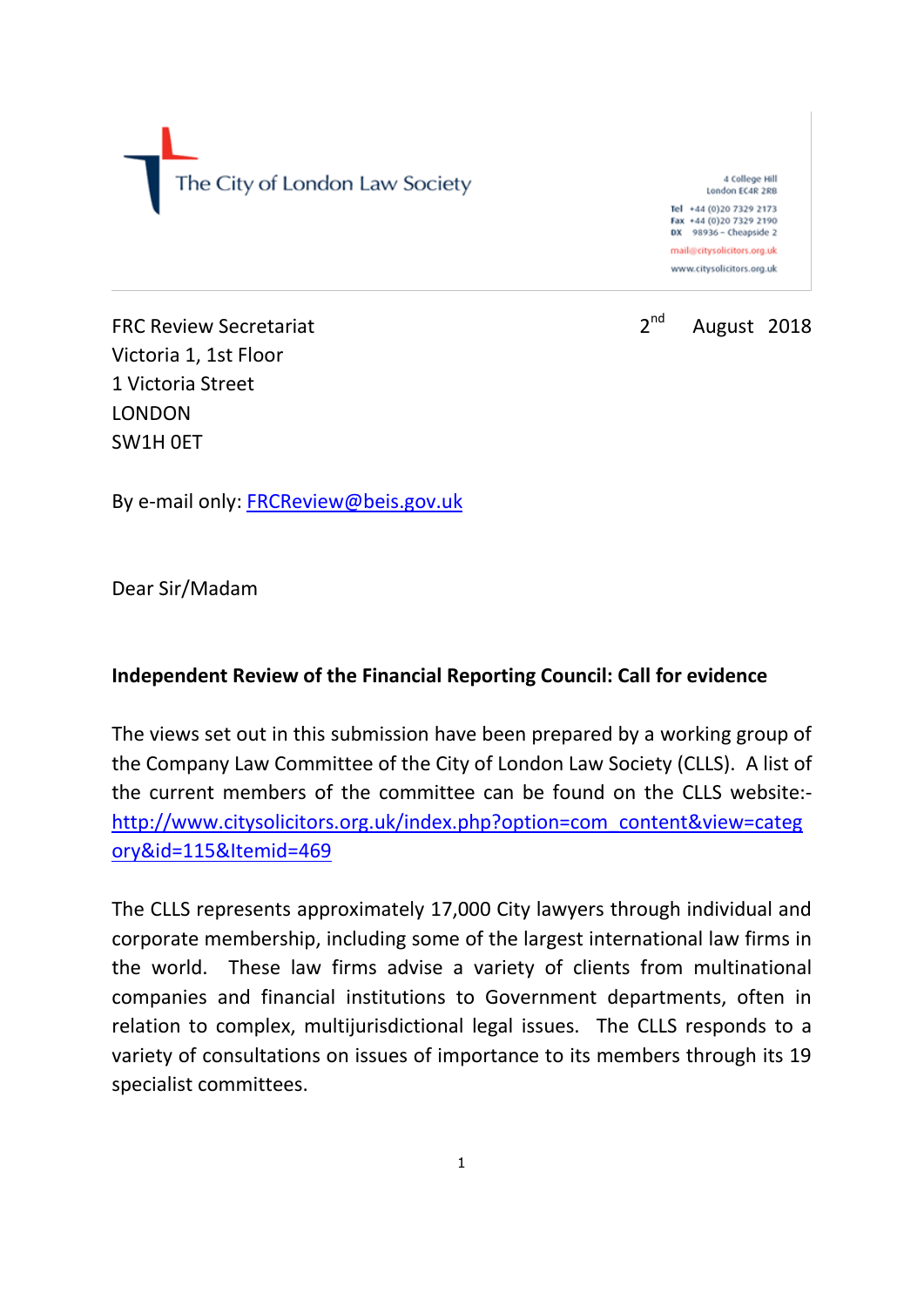#### **Overview**

This response to the Call for Evidence as part of the Independent Review of the Financial Reporting Council (FRC) gives our views and experiences on the FRC's role solely in the areas of the UK Corporate Governance Code (the Code) and corporate governance and narrative reporting, rather than as regards any of the FRC's other functions and responsibilities such as oversight of accounting and auditing.

We include only those questions where we have chosen to respond.

#### **Impact and effectiveness**

#### Q7. **What are the FRC's strengths and weaknesses?**

The UK has for many years had a generally accepted, global reputation for excellent corporate governance. The FRC and the Code are a key part of that. It is, nonetheless, quite right that BEIS and the FRC itself look to the future to see how that reputation can be maintained and enhanced and how the FRC can be made fit for the future.

We consider it a strength that the UK has a separate independent body that concentrates on corporate governance as a key priority and we believe that this has enabled the FRC to instigate and develop the initiatives we mention below and so help contribute to the UK's reputation for corporate governance. We do not believe that reputation would have been maintained had corporate governance been subsumed in a larger regulator with more pressing objectives that took precedence.

Equally, having a non-statutory Code provides an important degree of flexibility and allows for it to reflect and develop in light of changes in the views of a wide range of relevant stakeholders. We consider that maintaining the FRC as a separate, independent organisation specifically responsible for corporate governance through the Code, the Stewardship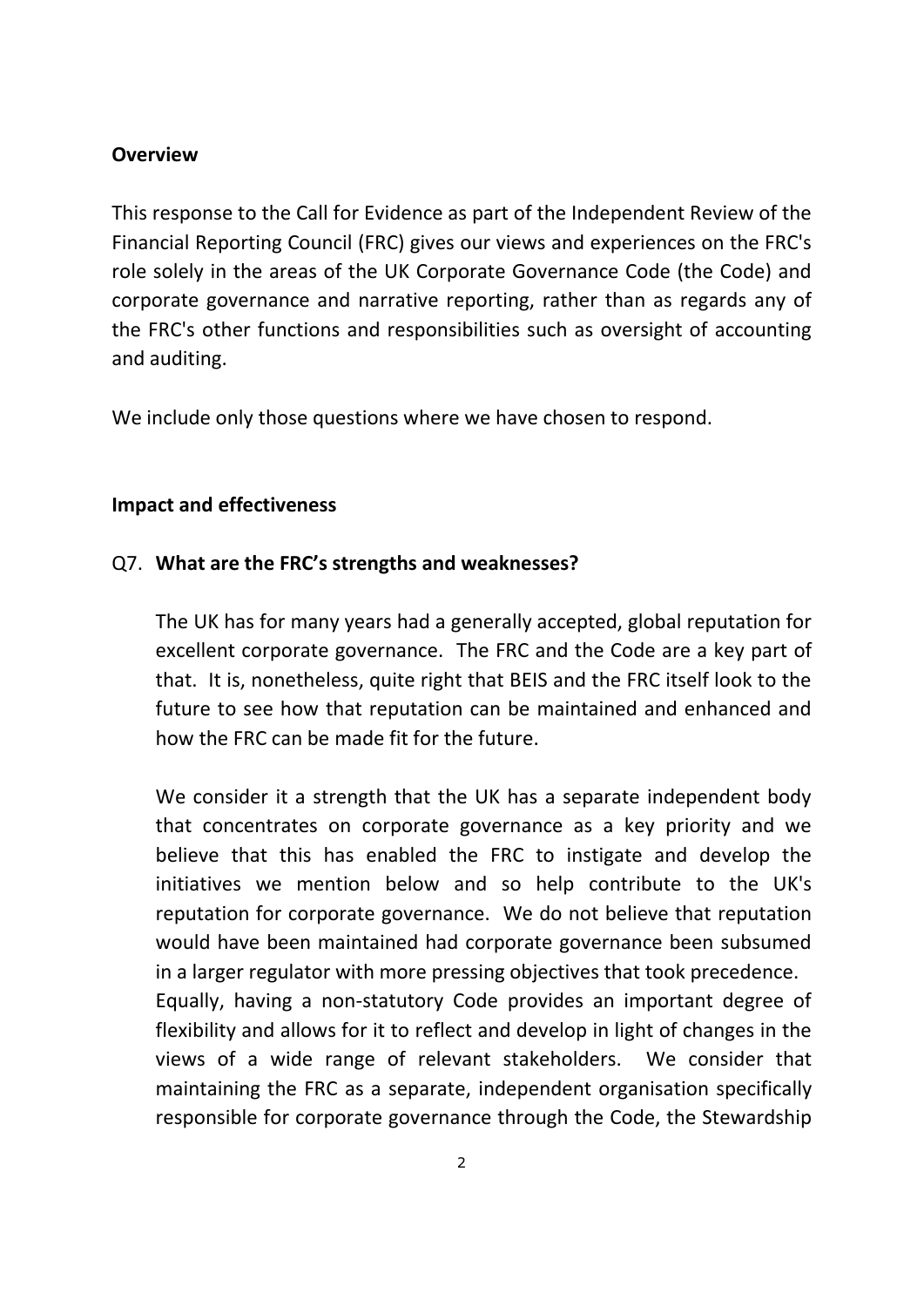Code and related guidance documents and reports aimed at enhancing standards is more likely to help maintain the focus on a balanced approach to corporate governance in the future. That said, for the reasons we give in our answer to Q 31, we feel that enforcement should remain with the Financial Conduct Authority (FCA), albeit with enhanced co-operation between the two organisations.

We consider a particular strength of the FRC to be its wide and transparent engagement with its many stakeholders. The FRC regularly updates the Code at least every two years and as part of the related consultation exercises it engages very widely with companies, investors, advisers and others at all stages until finalisation of the Code. Its Financial Reporting Lab initiative (the Lab) (see more below) is another particularly impressive example of transparent engagement with key stakeholders. This wide and transparent engagement is key in the area of corporate governance where there is a need to build a consensus view and to balance many different interests, particularly those of companies and investors, and where a one-size-fits-all approach is not desirable. We would urge the FRC to continue to act independently and to consult and engage as widely as possible and listen to all views to come to a balanced and consensus driven outcome in the discharge of its responsibilities in this regard

We also consider a strength of the FRC to be its work in trying to enhance standards and share and develop best practice. The FRC has developed a number of initiatives over the years to help raise understanding of particular areas of reporting on corporate governance related issues and so encourage standards to be raised. Examples of such initiatives range from relatively short and simple end-of-year letters to listed companies sent ahead of the next reporting season stating the FRC's perspective on aspects of annual reports that companies should aim to improve on as well as highlighting changes to UK reporting requirements, through to its highly-respected and in-depth Lab reports on, for example dividend policy and risk and viability reporting. Creating the Lab back in 2011, together with its steady stream of reports since then, shows that the FRC is serious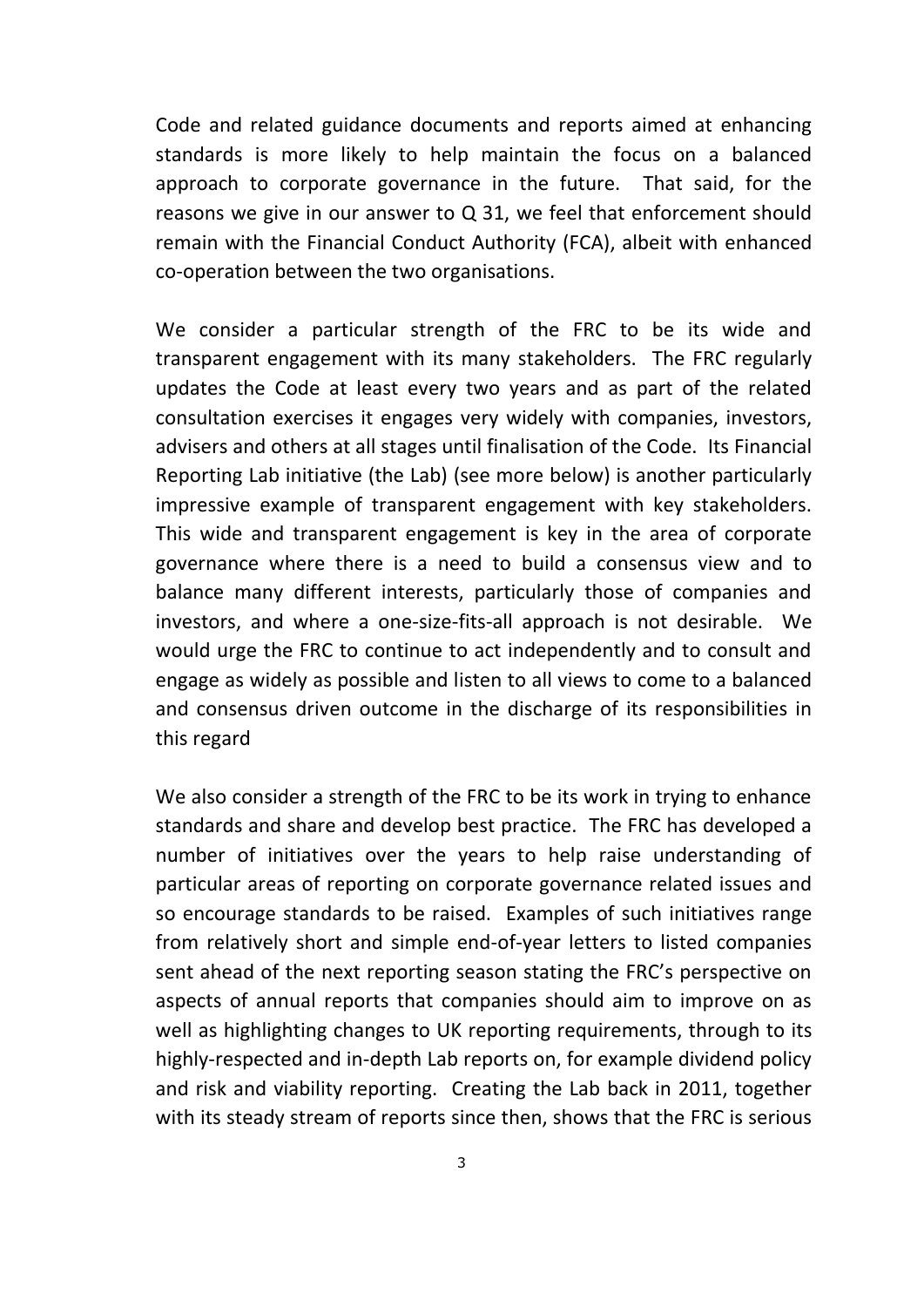about fostering an environment where management and shareholders in particular can work together to improve reporting. The FRC's annual report on developments in corporate governance in stewardship has served to highlight good practice, encourage other companies to adopt this and highlight areas of bad practice or where improvements are needed. Looking more broadly at corporate governance, the FRC has also initiated projects and issued reports/guidance on wider issues such as corporate culture, succession planning and board effectiveness. This sharing and developing of best practice so as to improve standards is a real strength of the FRC.

#### **Corporate governance and stewardship codes**

## Q22.**In relation to the UK Corporate Governance Code, are there issues relevant to the Review's terms of reference that respondents believe the Review should consider?**

We believe it is unfortunate that the potential role(s) for which the FRC is being considered as part of the evaluation exercise in relation to the process for the adoption or endorsement of IFRS post-Brexit will not form part of this Review as a result of the mismatch in timing of these two exercises.

# Q23.**How effective has the Stewardship Code been in driving more and higher quality engagement by institutional investors? If not, why? How might quality of engagement be further strengthened?**

We favour keeping the Stewardship Code as a corollary to the Code, thereby aiming to encourage best practice not just from companies but also from the institutional investor community; that said, the question of how the quality of engagement by institutional investors with companies may be further strengthened is a complex area.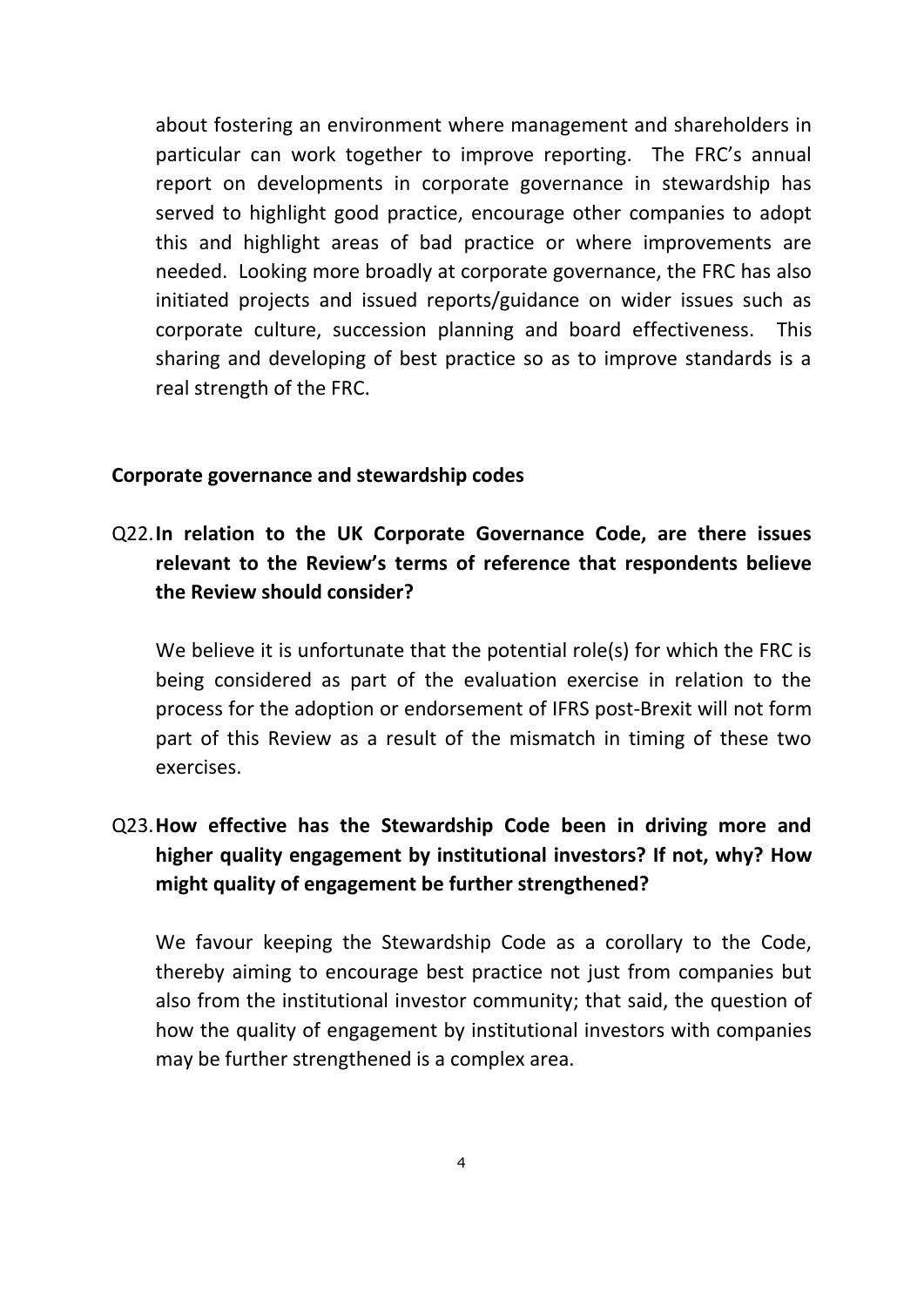We note that since December 2010, FCA authorised investment firms (other than venture capital firms) that manage investments for professional clients have been obliged under COBS 2.2.3 to disclose on their websites the nature of their commitment to the Stewardship Code or, where they do not commit to the Code, their alternative investment strategy.

The FRC is itself currently conducting an initial consultation on the future direction of the Stewardship Code and we consider that we should await the outcome of this initial consultation and indeed the fuller consultation that will follow later this year.

We would reiterate a comment that we made in our response to the FRC consultation on the Code, namely to suggest that proxy advisory firms acting on behalf of institutional investors should be encouraged to engage early enough with companies on which they are about to issue voting recommendations, so that their concerns can be made known to, and discussed with, the company as soon as possible. The company can then offer an explanation or justification and/or address the concerns before (as opposed to after) final voting recommendations are settled and issued by the proxy advisory firm.

#### **Speed and effectiveness of investigations; enforcement and compliance**

### Q24.**Do respondents view the FRC as reluctant to undertake investigations or enforcement, or able to do so at speed?**

The regulatory basis for the Code derives from the FCA Listing Rules (LRs) and Disclosure Guidance and Transparency Rules (DTRs), in particular from (i) LRs 9.8.6R(5) and (6) (the requirement for a statement of how a listed company has applied the main principles of the Code along with the comply or explain statement regarding application of its provisions) and (ii) DTR 7.2 (corporate governance statements).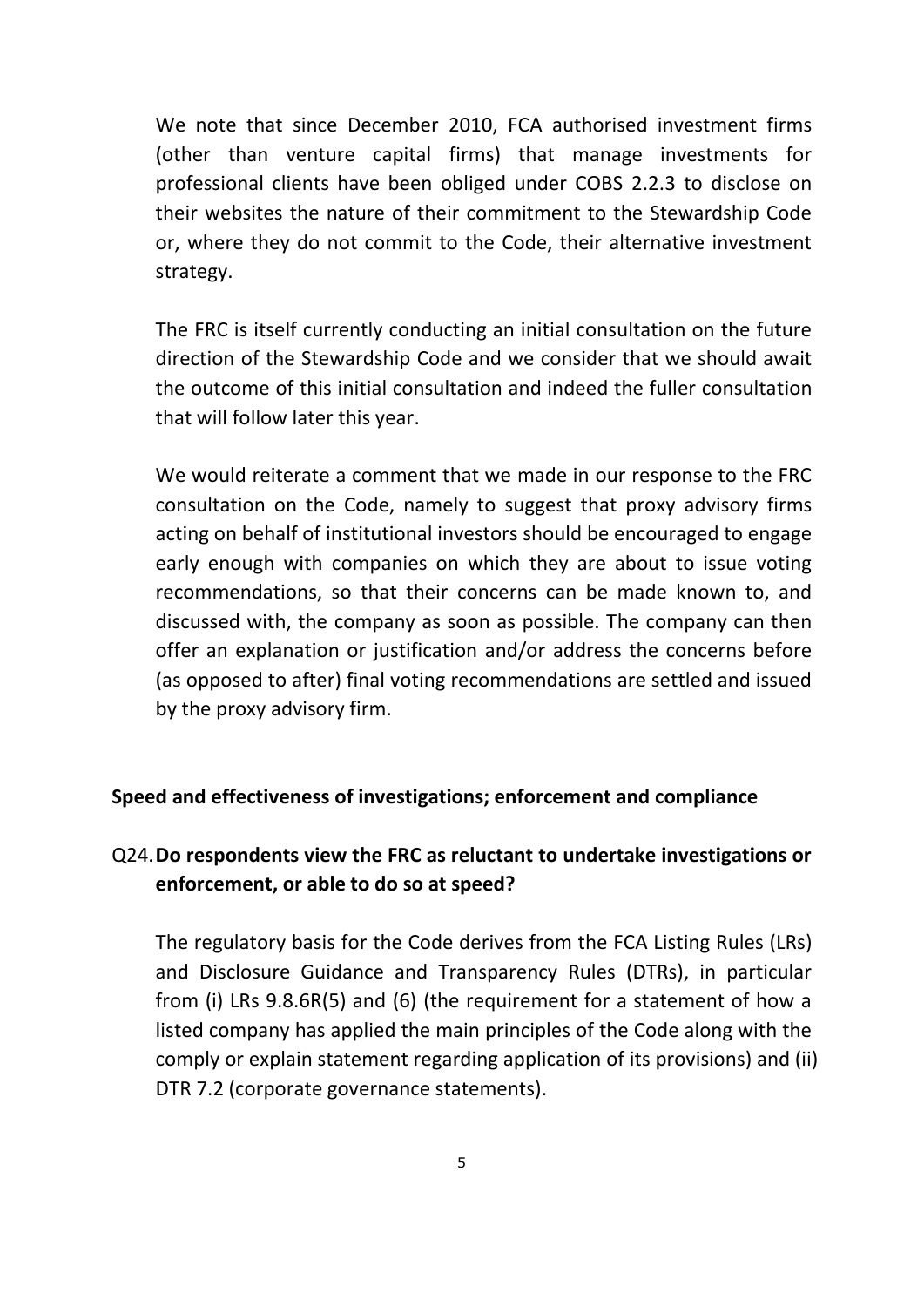Accordingly, it is the FCA that has the power to enforce the LRs and DTRs, and not the FRC.

Therefore, in this regard (i.e. the Code and corporate governance reporting), the FRC has no status to undertake investigations or enforcement. We query whether it is perhaps wrongly thought by some that the FRC has the same powers as the FCA in relation to corporate governance reporting and companies/directors and as a consequence, has been wrongly criticised for not using powers that it does not actually have. We are not aware that the FCA has ever chosen to seek to enforce the relevant corporate governance provisions of the LRs or DTRs in this respect.

See our answer to Q31 for more on enforcement, for example in respect of the FRC engaging more with the FCA.

## Q25.**How could the FRC better ensure it is able to take swift, effective and appropriate enforcement action? What practical or legal changes would be needed to achieve this?**

For the reasons given in this response, we do not believe it is necessary or appropriate to confer enforcement powers on the FRC.

#### **FRC and corporate failure**

In relation to questions 27–30, we are very concerned at the suggestions for a more interventionist approach (whether from the FRC or the FCA) with the aim of reducing the risk of corporate failure.

Shareholders delegate management of a company to its board of directors. There are many existing routes for shareholders to gain the information they need in order to decide whether they want to take action or not, such as analysing annual reports and ad-hoc announcements, and having meetings with companies (in particular with non-executive directors including the senior independent director) to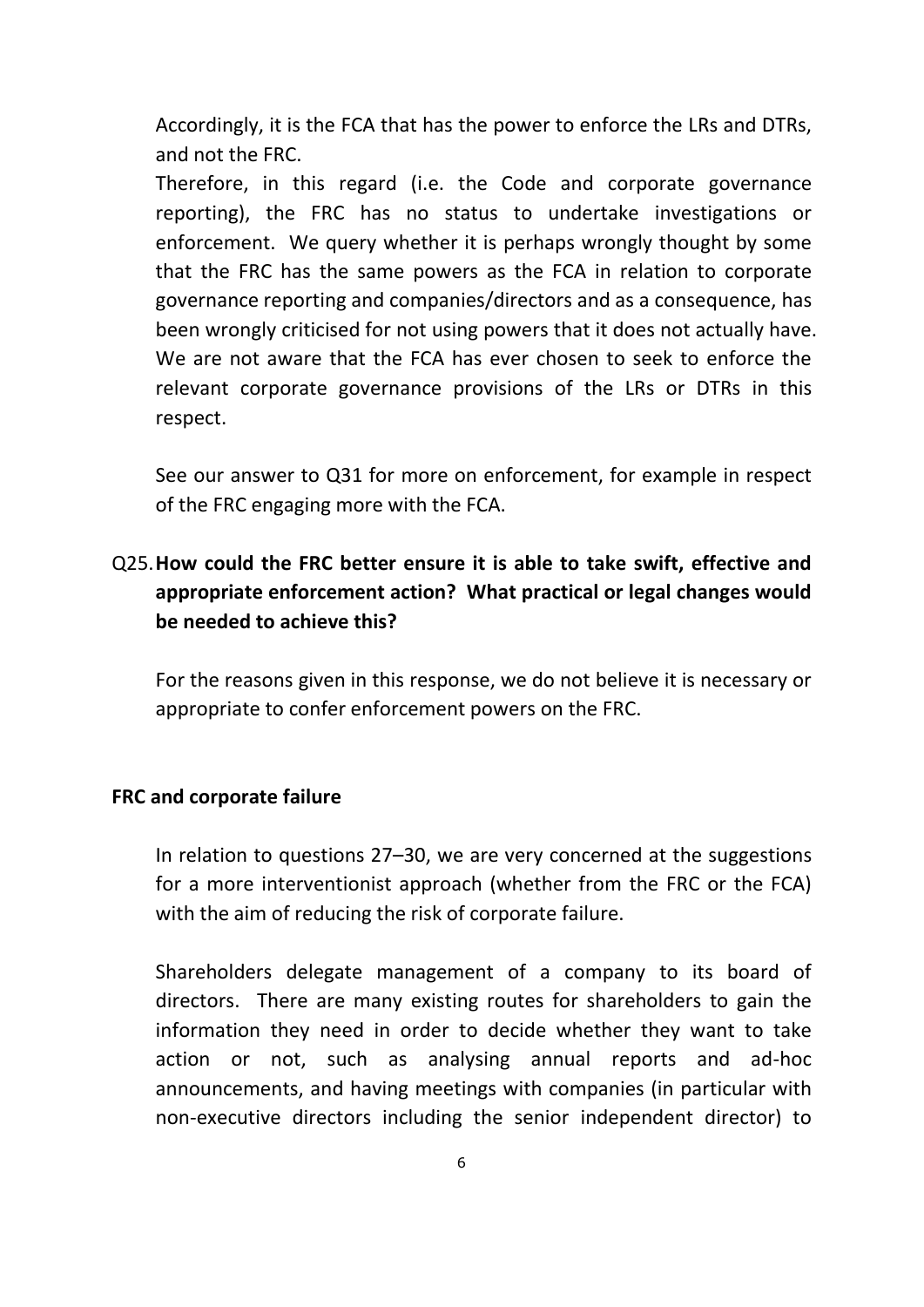explain their concerns and seek change which may include requiring the appointment or removal of directors. This may be achieved by discussions with the chairman or the senior independent non-executive director or failing this by requisitioning meetings/resolutions or by voting against a reappointment at the annual general meeting. We consider that shareholders are best placed to monitor their investee companies and then decide whether or not to take action if the directors are not exercising those powers as they would wish. There are already statutory bodies (such as the Insolvency Service and the Pensions Regulator) with powers to take action against directors who appear to be in breach of their statutory and fiduciary duties and other obligations following a corporate failure, and this, together with the reputational implications of involvement in any such failure, is generally an effective way of ensuring directors maintain appropriate standards of behaviour and engagement. We do not consider that the FRC (or any other body) will have the detailed knowledge needed in relation to any individual company, let

alone potentially all of the companies that it regulates/oversees, to be in a better position than the directors or the shareholders to decide what would be the best approach to avoid corporate failure and ensure success. It is also not clear to us whether, how, when, or on what basis the FRC (or any such other body) would seek to intervene prior to any such failure actually occurring.

We are also concerned that a more interventionist role or more regulatory focused activity could get in the way of engagement between boards and shareholders and perhaps even be seen as an alternative.

### Q27.**Is there more the FRC could or should do to help reduce the risk of major corporate failure?**

We consider that the current approach of the FRC - publishing the Code; regularly reviewing it; engaging with companies, investors and others; issuing publications and reports to enhance standards by sharing and encouraging best practice in reporting as well as giving examples of poor reporting should be continued and is the right approach.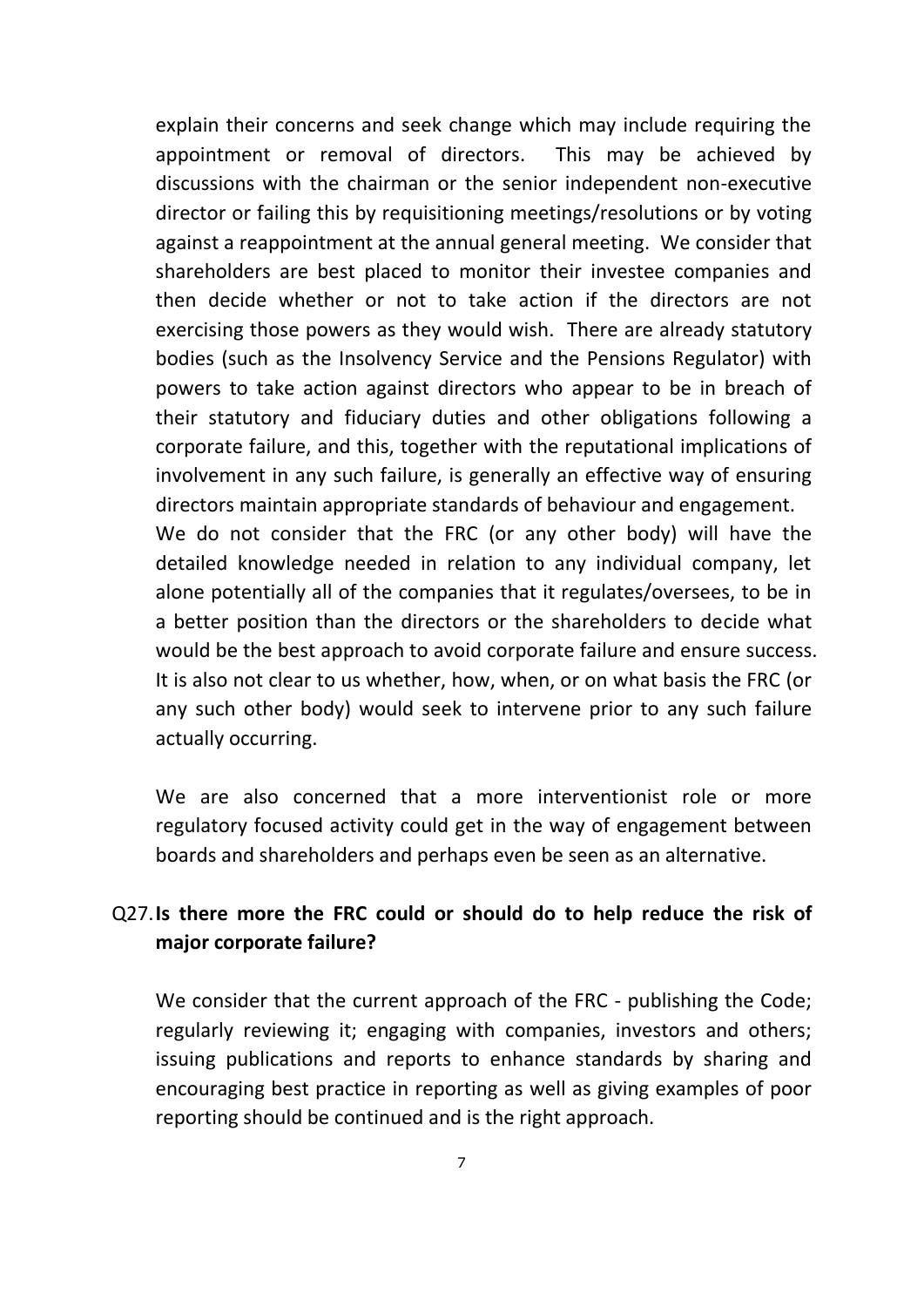## Q28.**Is the FRC quick and effective enough to act on warning signs arising from its work on accounts and financial reporting, or on evidence of concerns over poor corporate governance?**

As mentioned in our answer to Q 24, the FRC does not have any powers to act on evidence of concerns over poor corporate governance or corporate governance reporting. However, as we state in our response on Q 31, we would encourage the FRC to take the initiative in passing on any such concerns to the FCA in a timely and proactive way.

# Q29.**Is there a case for a more "prudential approach"? If so, how could this operate in practice, and to which category of company might such an approach apply?**

We are not entirely sure what is meant by a more "prudential approach". If it means a more interventionist approach, then as stated above we are not in favour for the reasons given above.

If it means more supervision and regulation, perhaps along the lines of regulated financial services firms, then in terms of choosing which categories of companies should be included, common thresholds that are chosen for enhanced regulation/reporting obligations relate to numbers of employees or turnover and balance sheet totals. However, we see these as very blunt ways of measuring which companies may have the most impact if they were to fail and so merit a "prudential approach". Whilst it was seen fit following the financial crisis to launch the detailed and long-running Walker Inquiry into the corporate governance of banks and other financial institutions which, following its Final Report, led to an increase in regulation/supervision of financial services entities, we would urge caution and in-depth research before any other entities are similarly categorised as meriting a "prudential approach".

We note that, as part of the response to the collapse of Carillion Plc, there have been calls from MPs for a review of the how the Cabinet Office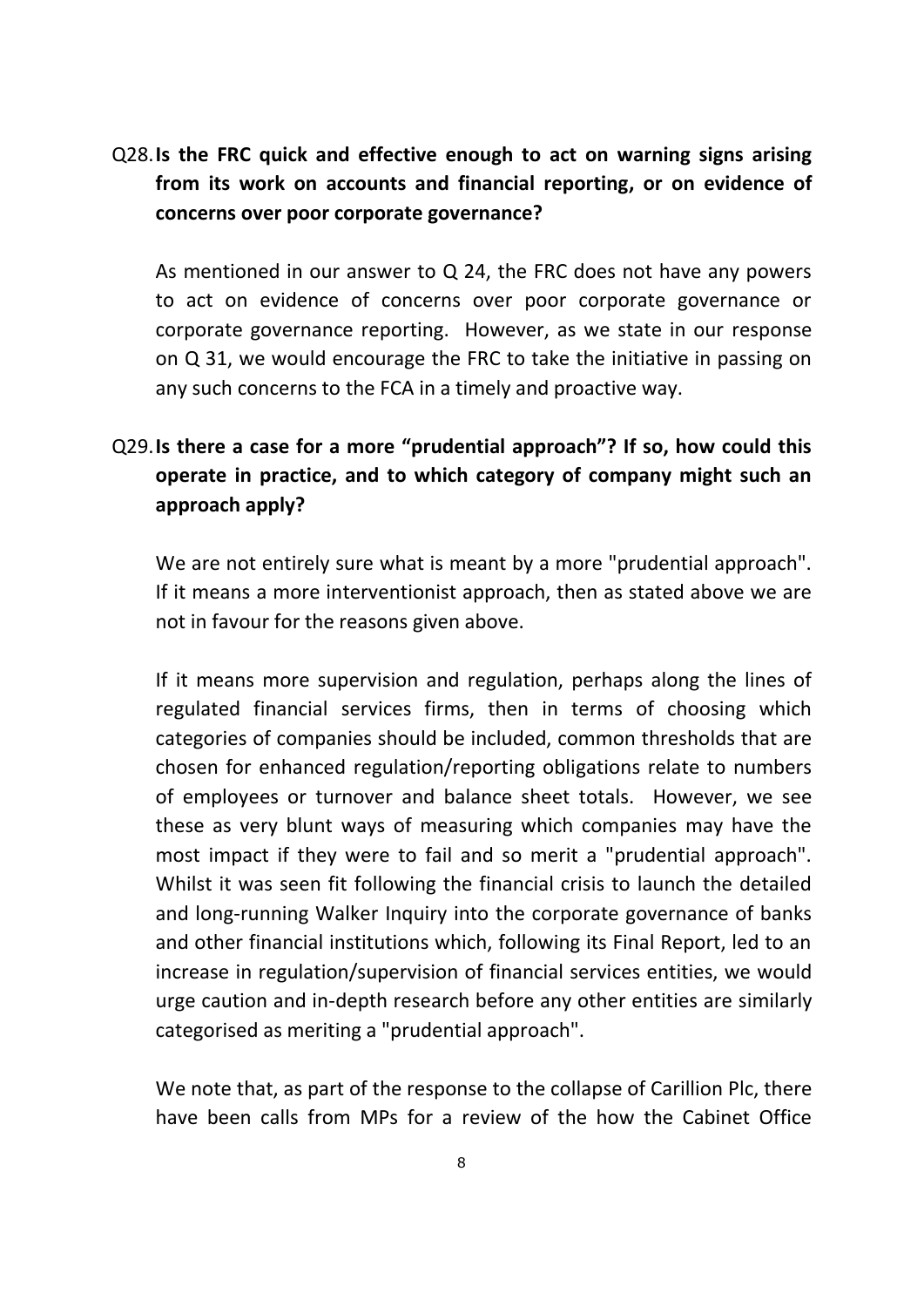carried out its risk assessments regarding the public contracts Carillion was engaged in. It seems to us that in cases of strategic suppliers with many Government or local government contracts, a Government body such as the Cabinet Office, with experience of monitoring such contracts and organisations, is better placed to look after that aspect than a regulator without the necessary specialist knowledge.

We appreciate that Parliamentary/Select Committee enquiries now often take a role in examining and reporting where there have been perceived business failings and we also acknowledge that the old-style DTI inspectors' reports were not without their critics, however, we query whether there is actually a gap currently in terms of an enquiry and public report that looks, in a fact-based, objective and holistic way at significant business failures (corporate governance; the board; the role of shareholders; accounting; audit). For example, section 431 of the Companies Act 1985 which set out the framework for these DTI investigations is still in existence. It allows the Secretary of State to appoint "one or more competent inspectors to investigate the affairs of a company and to report the result of their investigations to him." Such an appointment may be made on the application of not less than 200 shareholders or of shareholders with not less than 10% of the issued shares. The Secretary of State may require the applicants to give security "not exceeding £5,000, or such other sum as he may by order specify" for the costs of the investigation (although of course this sum could be increased as the figure is somewhat out of date). Although as mentioned above, these reports were criticised on occasion, we are not aware of any substantive failings in this investigation and reporting regime or of any particular reason why the investigative powers given to the Secretary of State are no longer used. Indeed, the fact that they are still in existence when the majority of the Companies Act 1985 has been repealed or subsumed into the Companies Act 2006 implies that the various bodies involved in the new legislation thought that these powers were useful and should be retained. In addition, section 447 of the Companies Act 1985 allows the Secretary of State to authorise an investigator to require a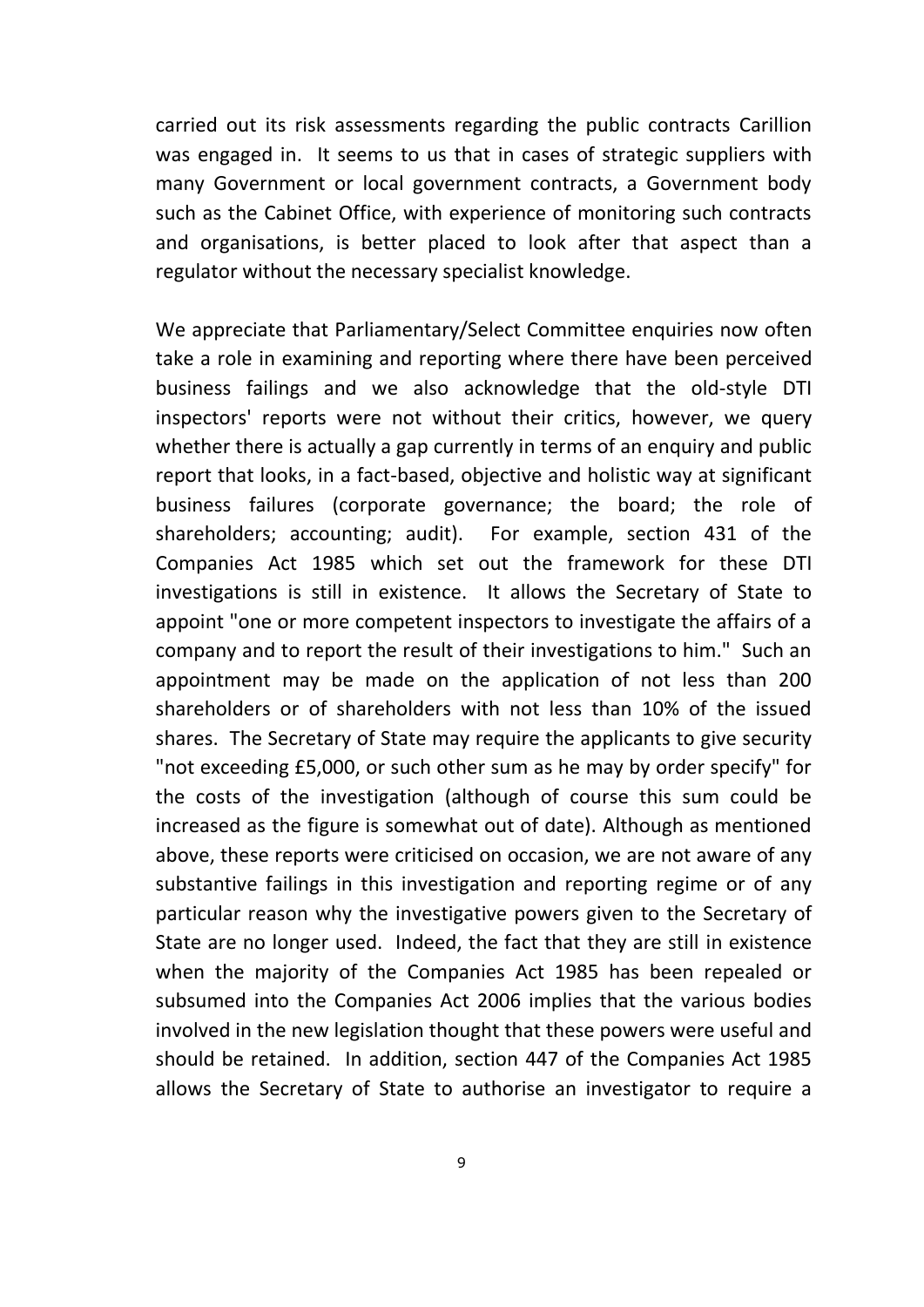company to provide such documents or information as the investigator may specify.

## Q30.**Introduction of the viability statement was an important development, but could it be made more effective?**

We consider that as this is a relatively recently introduced disclosure requirement and the issue by the Financial Reporting Lab of its November 2017 report on risk and viability reporting has only recently taken place, this area of reporting should be allowed to continue to develop without further change at this stage. One failure (the well-rehearsed example of Carillion) does not mean that the current requirement for a viability statement is either ineffectual or in need of reform.

#### **Powers and sanctions**

### Q31.**Are there gaps in the FRC's powers? Would its effectiveness be improved with further (or different) powers?**

For the reasons given below, we do not believe that it would be appropriate for the FRC's powers to be expanded.

We note that the Government, in its response to the consultation on the Green Paper on Corporate Governance Reform, chose not to alter the FRC's powers but instead asked that new or revised letters of understanding be agreed between the FRC and other regulators. The Government response talked of this approach being "in line with the UK's approach of strengthening corporate governance through non-legislative, code-based provisions and voluntary industry action to keep pace with higher expectations of business, and only legislating where necessary". We strongly support that approach.

In response to this Government request, the FRC entered into a number of Memoranda of Understanding (MoU) with the likes of the FCA, the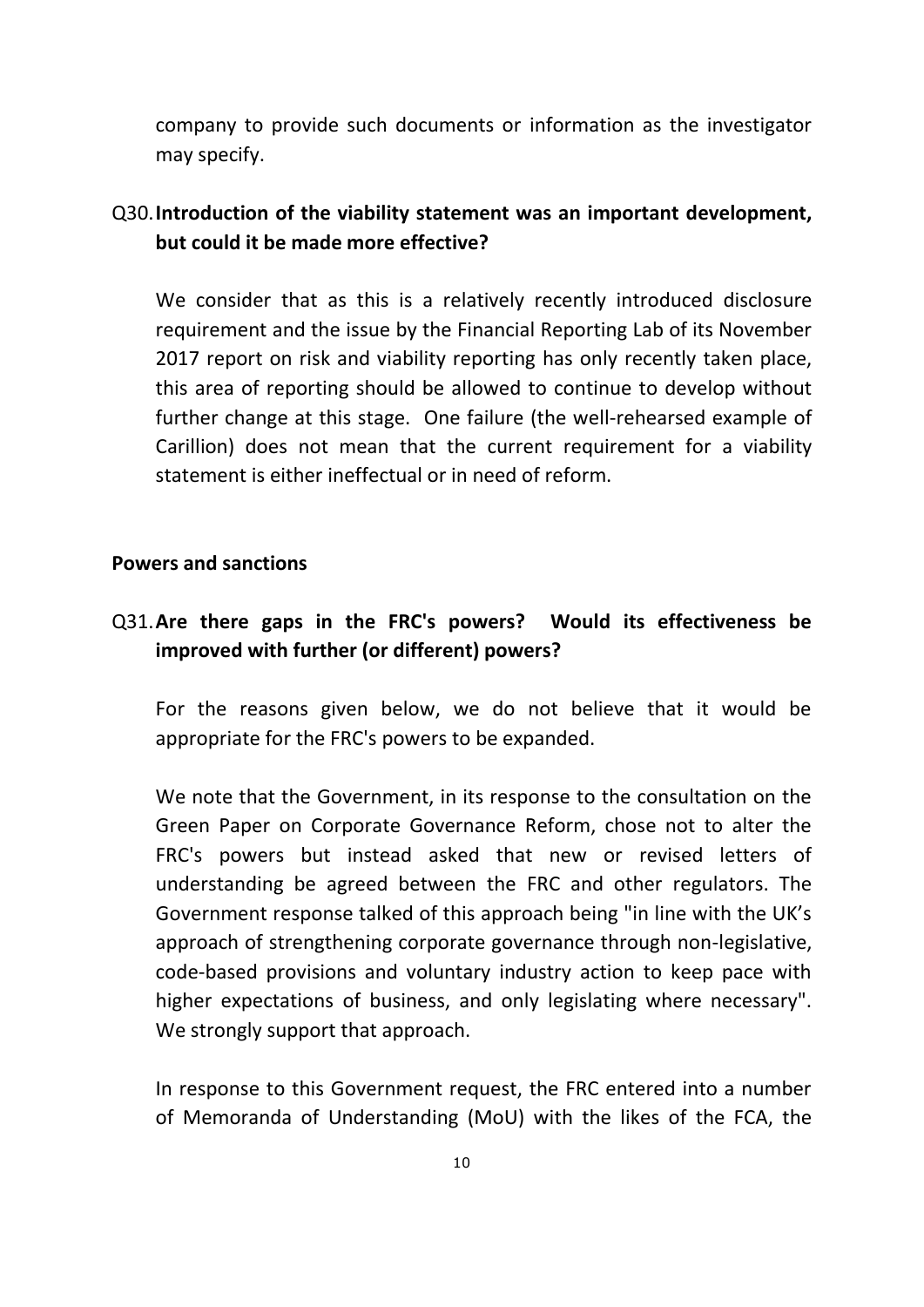Serious Fraud Office, the Department for Business, Energy and industrial Strategy and a temporary arrangement with the Insolvency Service; for example, in December 2017, the FRC entered into an MoU with the FCA as regards arrangements for co-operation and co-ordination between the two. The MoU deals with, among other things, information sharing and mentions the areas of corporate reporting and corporate governance and notes that if one regulator considers that information it has gathered will be materially relevant to the other, it will notify it so that the other may make a formal request for disclosure (para 14).

Whilst we are very supportive of the FRC, we do not think it would be appropriate for the FCA's powers to move to the FRC. In our view, there is insufficient evidence to support any such move. As the LRs and DTRs address the disclosure requirements in respect of compliance with the Code and other narrative reporting requirements outside of the Companies Act 2006, it is entirely consistent and appropriate for the FCA to have the related enforcement powers. Moreover, the FCA is very experienced in its enforcement role and, given its enforcement role over the whole of the LRs and DTRs, is able to take a holistic, balanced view and decide where the key issues and breaches have occurred.

Instead, at this stage, we suggest that now that these more formalised MoU are in place (although we assume that co-operation took place before the MoUs), they should be given time to work and then be judged before changes in powers and sanctions for the FRC are considered. We would in particular urge the FRC to take the initiative and liaise with the FCA in a timely way once it becomes aware of relevant corporate governance issues. This would leave the FRC to continue with its engagement and enhancing standards role and then to liaise with, and make recommendations, where it feels it appropriate to do so, to the FCA, which would retain its enforcement powers.

We also consider that whilst the FRC regulates accountants, auditors and actuaries and has the role of setting and enforcing the agreed professional standards that apply to them, the position is not the same for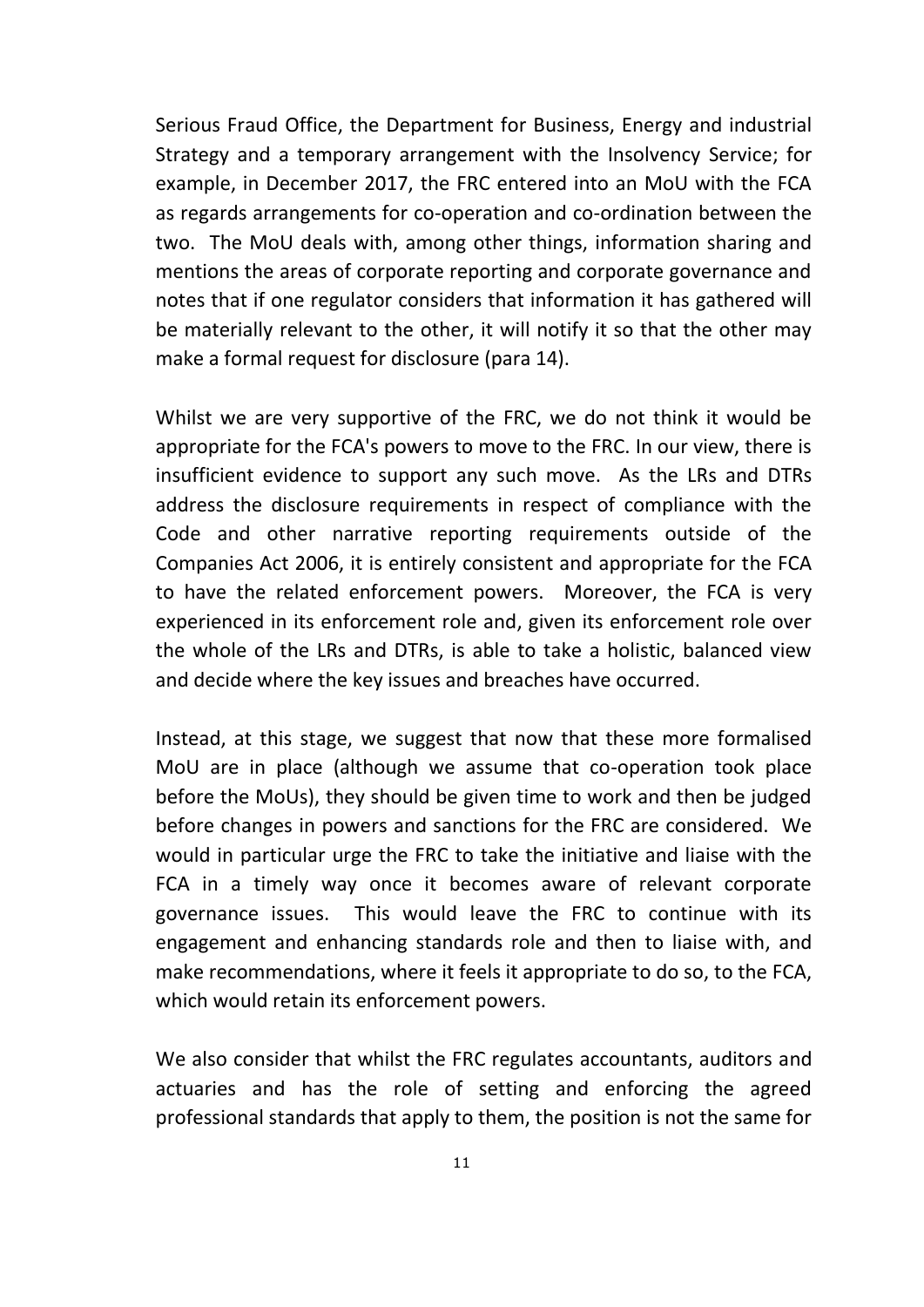directors. Here it is necessary to consider the existing statutory duties of directors. Directors' duties, as set out, in terms of their general duties, in the Companies Act 2006, are owed by directors to their companies and it is for companies to decide whether or not they wish to take action in respect of them. Shareholders may also make their feelings known and try and effect change. Ultimately, companies can take action against any directors, through the courts, for breach of duty (whether for breach of section 172 (the duty of directors to promote the success of the company for the benefit of shareholders) or section 174 (breach of the duty to exercise reasonable care, skill and diligence) or some other duty). Failing that, shareholders may decide to pursue a derivative action under the Companies Act 2006. Although it may be difficult for a shareholder to bring a derivative action on behalf of the company for breach of directors' duties and will, at least initially, involve considerable expense, this is the accepted and long-standing way that directors' duties are challenged in a case where the company has not taken action itself.

We see no reason why a failure as regards corporate governance or corporate governance reporting (or indeed any other aspect of reporting or corporate governance) by a director should not be treated in the same way as any other potential breach of duty, as described above and be dealt with ultimately by the courts if that is what companies or shareholders opt for.

Moreover, the draft Companies (Miscellaneous Reporting) Regulations 2018 (the Regulations), which require reporting in annual reports as to how directors have had regard to the matters set out in section 172(1) of the Companies Act 2006, are designed to bring more information into the public domain, in particular into the hands of shareholders. We expect such reporting to develop over time, giving shareholders more of the information they need to monitor their investee companies and decide whether they need to take action. We consider that until the effect of the Regulations can be assessed, other changes in terms of supervision/enforcement and corporate governance should not be made.